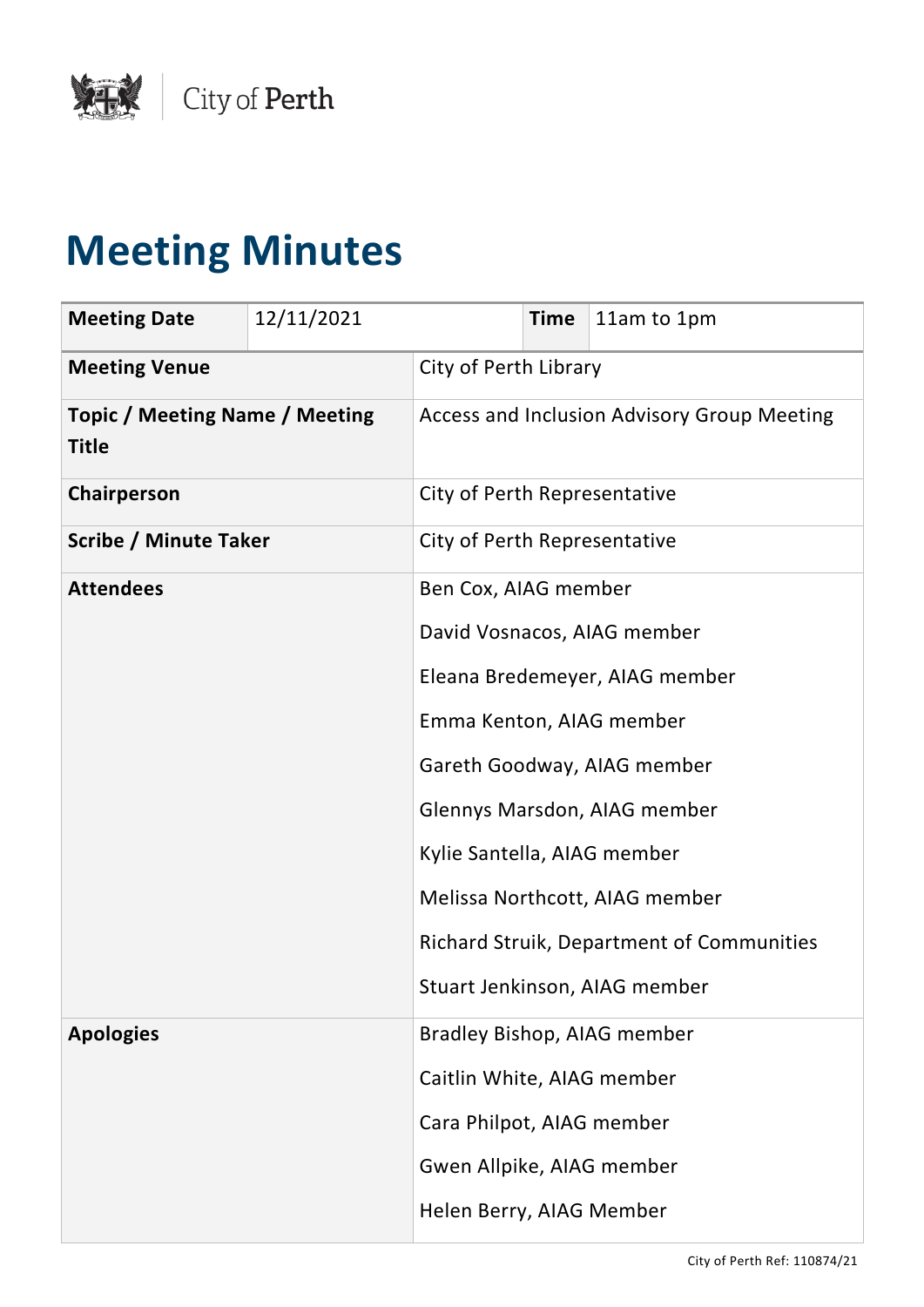|              | Nobuo Hara, AIAG Member |
|--------------|-------------------------|
| Interpreters |                         |

# **Agenda Items**

| 1. | Welcome, Acknowledgement to Country                                                                         | 11.00 |
|----|-------------------------------------------------------------------------------------------------------------|-------|
|    | The City welcomed all attendees to the last meeting of 2021.                                                |       |
|    | The City carried out an acknowledgment to Country.                                                          |       |
|    | The City welcome guests to the meeting. All attendees carried out a<br>round table to introduce themselves. |       |
| 2. | Follow up of actions from September meeting                                                                 | 11.05 |
|    | Actions arising and associated updates were discussed.                                                      |       |
|    | Actions discussed included:                                                                                 |       |
|    | East End Revitalisation - Road Safety Audit; and<br>$\blacksquare$<br>Christmas Lights Trail.<br>-          |       |
|    | Please refer to Action List (Attachment 1 - CM 94022/20)                                                    |       |
|    | An action arising from September Meetings                                                                   |       |
| 3. | <b>Agenda Items for Discussion</b>                                                                          | 11.15 |
|    | 3.1 New Year's Eve and Nativity                                                                             |       |
|    | A City Representative attended the AIAG meeting to provide an                                               |       |
|    | overview of upcoming City events including Nativity Play, New Year's<br>Eve and Skyworks.                   |       |
|    | <b>Nativity Play</b>                                                                                        |       |
|    | The Christmas Nativity will be held on stage at Forrest Place. DADAA                                        |       |
|    | have been engaged to provide AUSLAN and audio descriptors for                                               |       |
|    |                                                                                                             |       |
|    | both nights on the concert.                                                                                 |       |
|    | The site plan has also been made to ensure plenty of pathway<br>access between rows is set at 1.5m.         |       |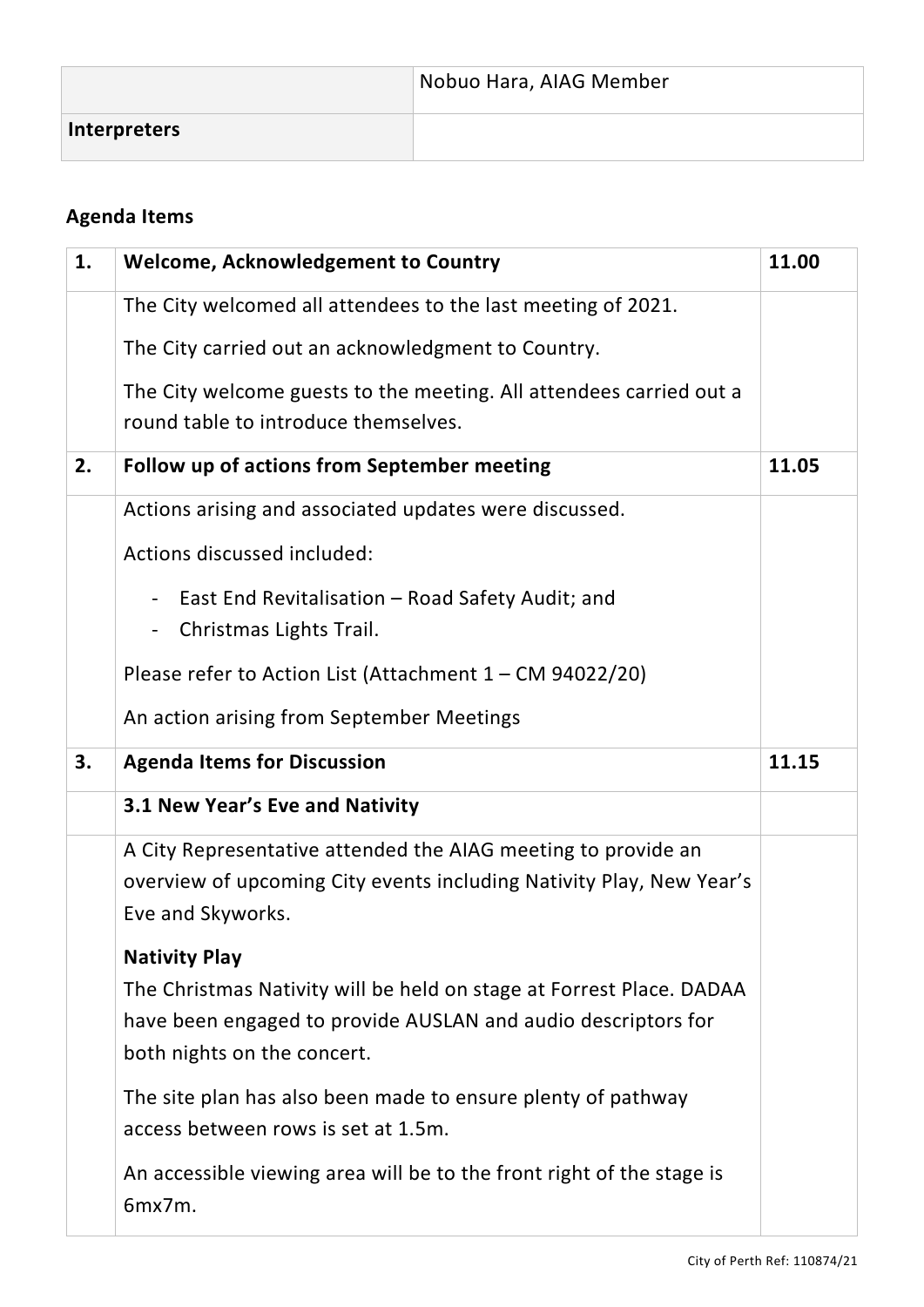

Nativity Play Site Plan

A City representative proposed that instead of having one consolidated accessible area could the accessible areas be integrated with the main seating. The City explained that the reason the accessible area is where it is, is to allow for people to have a clear view of the Auslan Interpreters. The City advised that it may be possible to have a hybrid approach.

## **ACTION: Investigate the possibility of having integrated accessible areas both within the main seating and the designated area.**

David asked what type of chairs the City would have at the Nativity Play, if there was a mix to be suitable for people with different needs. The City advised that alternative seating was not something that had been considered but that they would investigate this.

**ACTION: Investigate alternative seating for the Nativity Play.**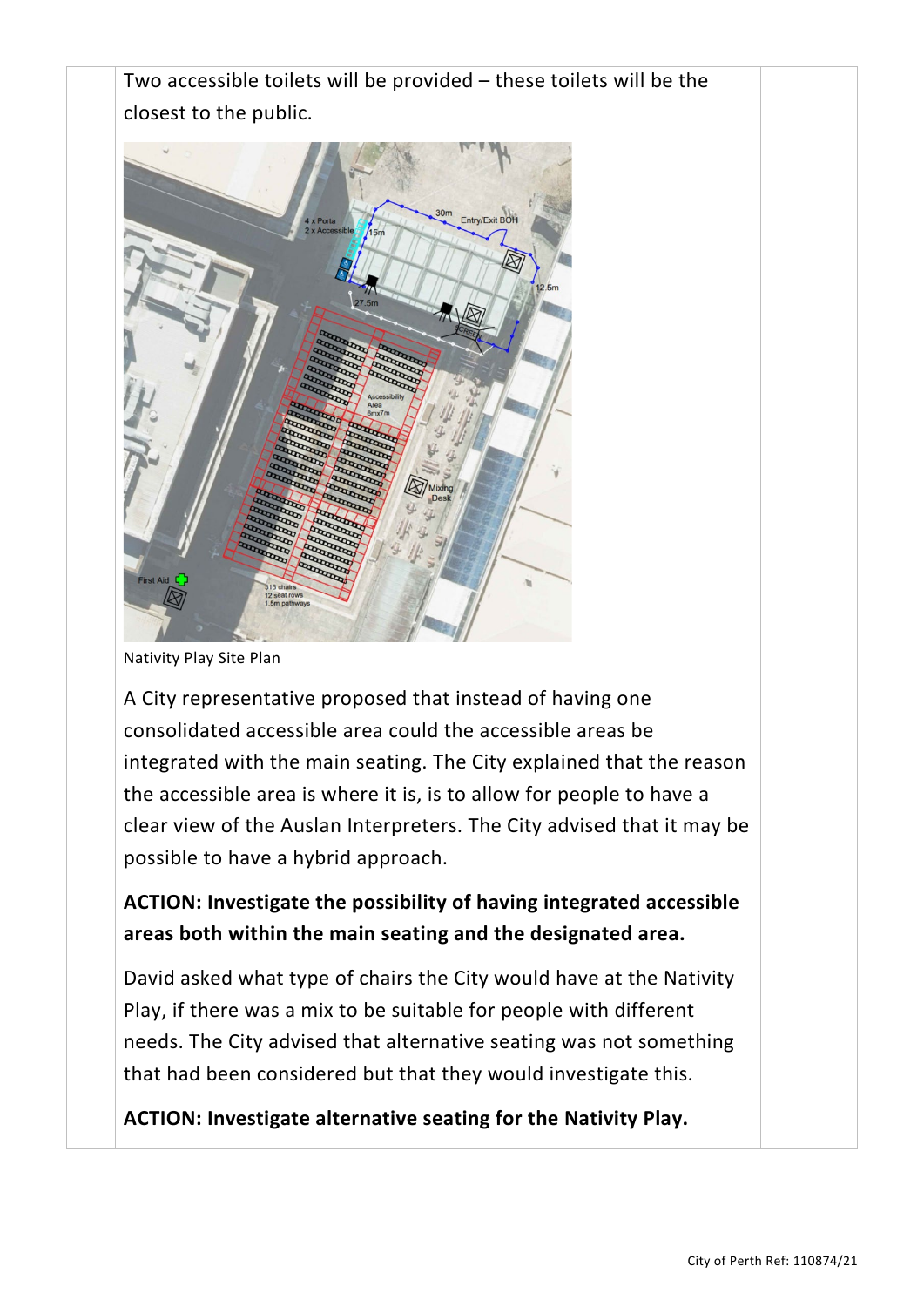Gareth advised that clients attended an event in the City a number of weeks ago and advised that the strophe lighting was very intense and not suitable for people with epilepsy.

The City advise that no strophe lighting will be used at the Nativity Play.

The group also advised that any lighting that will be used should not be at eye level.

## **ACTION: Ensure lights are not place at eye level.**

The City advised that the event is not ticketed.

Richard enquired about the level of feedback the City received from the public about these kind of events – in particular about things that would not be captured in the feedback from the AIAG. The City advised that the City receives a lot of feedback, but they are not aware of anything is particular around access and inclusion that is not captured in consultations with the group.

## **New Year's Eve**

Toilet facilities:

There will be accessible toilets throughout the key event sites including Yagan Square, Perth Cultural Centre and Northbridge Piazza. There will also be security and cleaners assigned to these areas to ensure the toilets are clean and accessible at all times. A permanent accessible toilet can be found at Roe Street Car Park.

## **Audio and AUSLAN:**

At the Variety Stage at Yagan Square, Auslan descriptors and Audio Describers have been engaged through DADAA. They will be present for the duration of the stage activation, from 6pm until midnight. There will also be an accessible viewing area at the front of the stage that will be marked out by tensa barriers and signage.

## **Accessible Parking:**

The closest accessible parking can be found at:

- State Library Car Park (15 Francis Street, Northbridge)
- Citiplace Car Park (1 Roe Street, Perth)
- Cultural Centre Car Park (2 Roe Street, Northbridge)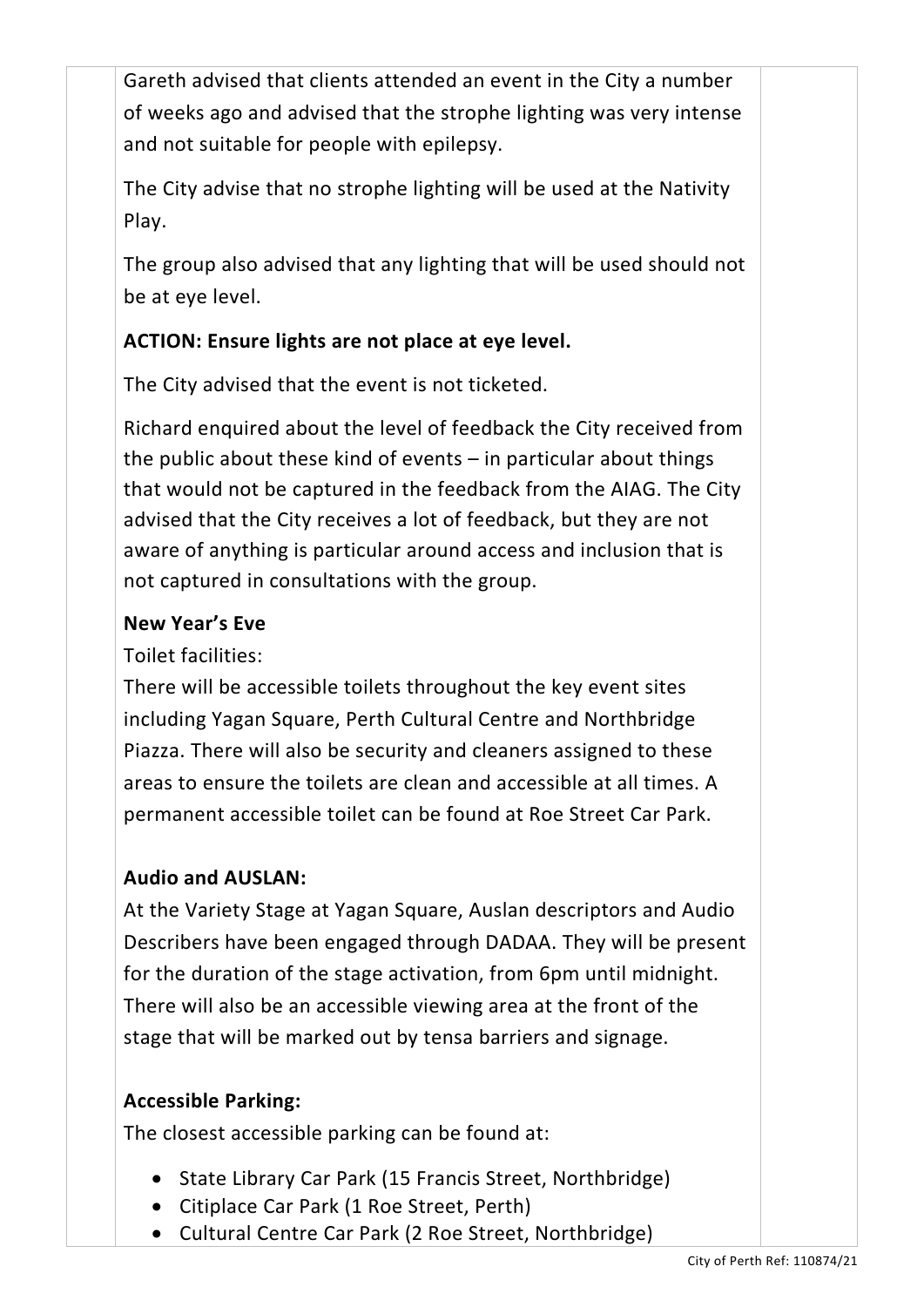• Roe Street Car Park (68 Roe Street, Northbridge)

Signage:

- Power Poles looking at the option of QR code split at bottom of pole and top of pole.
- Bollard signage at Yagan Square.

A City representative asked if there is an optimum height for the QR codes to be placed on the poles. David advised there was and that he has sent an email to the City explaining the optimum height and other necessary details.

## **ACTION: Send the QR code email to the Events Team.**

All areas of the New Years Eve events will be accessible by footpath or ramps.

Yagan Square will be the best accessible viewing area for the fireworks.

A City representative enquired if quiet area had been implemented in the New Year Eve events. The City advised that they had not considered quiet zones.

**ACTION: Investigate quiet zones as part of the New Year Eves event.**

#### **Skyworks:**

The Skyworks will be the exact same set up as 2019. It will include:

- Two quiet zones (Langley East and Terrace Road carpark).
- Accessible parking and matting.
- Perth Foreshore accessible viewing area Audio Descriptors and Interpreter services run by DADDA.
- Birak Concert accessible viewing area, Audio Descriptors and Auslan Interpreters.

Glennys advised that the set up was great, but that the rides in the accessible area were set up next to the quiet zone, which didn't quite work.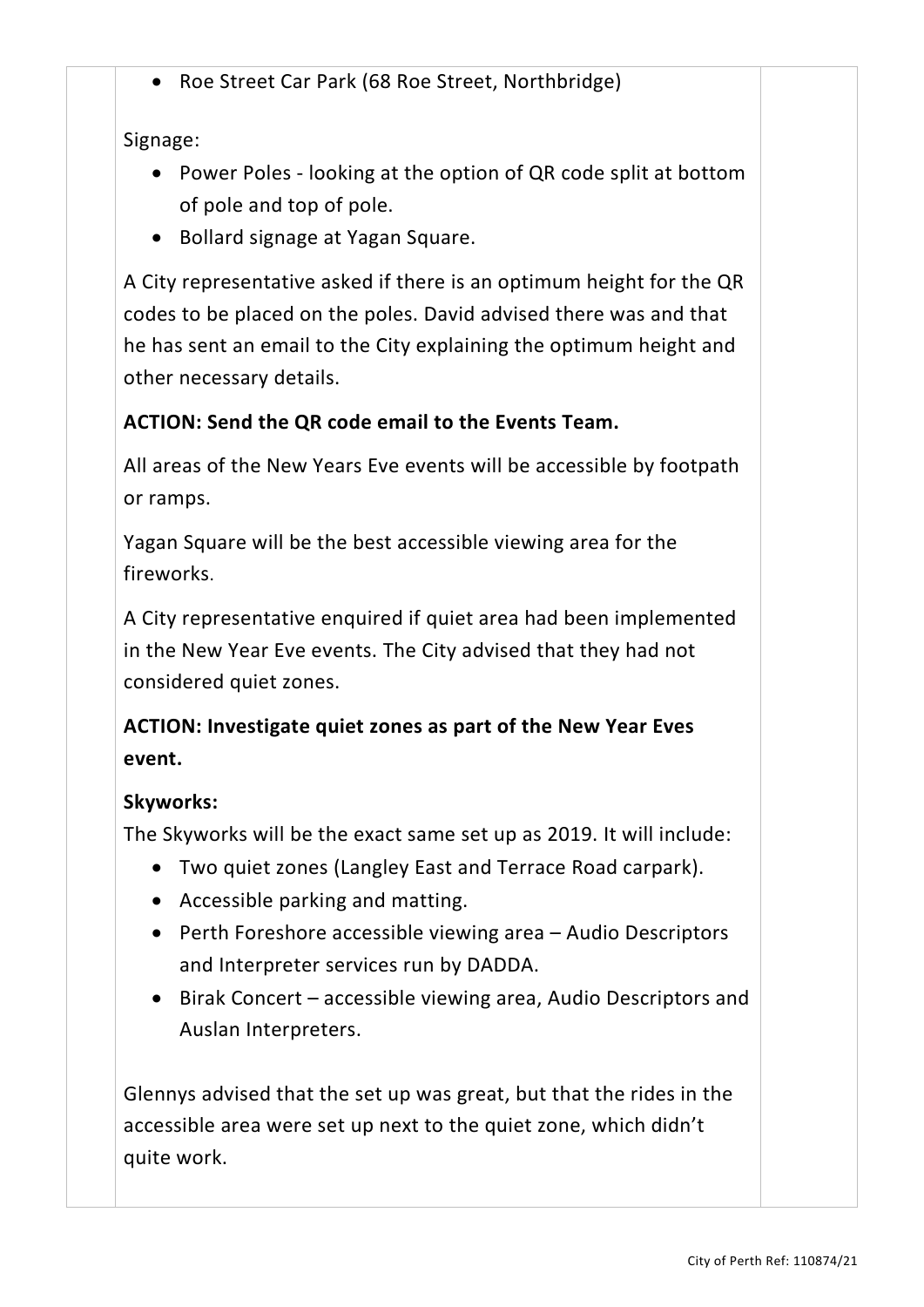**ACTION: Review set up for Skyworks and ensure rides are not placed next to quiet zones.** 

Gareth shared that the accessible map was a great asset for his customers and asked when this would be released.

**ACTION: Advise when the Accessible Map for Skyworks will be released.** 

The group spoke about how great the shuttle going up and down Terrace Road was. Unfortunately, the City has not been able to obtain an accessible golf shuttle for people who use a wheelchair. Stuart asked if the it would be possible to use for the City to use an accessible bus. The City explained that we cannot use a vehicle only a shuttle as part of the City Hostile Vehicle and Emergency Plans.

Richard noted that this event will fall on the date just before the 31 of January restrictions will come into place. The City advised that they are waiting on State Government guidelines and directions. If in the instance that restrictions come into place before the event, the City will run the smaller Australia weekend events over the weekend similar to 2020.

| 3.2 Disability Services Update - Process for Reviewing DAIPs                                                                                                                                                                                                                                                                                                                                         | 11.40 |
|------------------------------------------------------------------------------------------------------------------------------------------------------------------------------------------------------------------------------------------------------------------------------------------------------------------------------------------------------------------------------------------------------|-------|
| Richard Struik - Department of Communities                                                                                                                                                                                                                                                                                                                                                           |       |
| The DAIP Process which was presented at the previous AIAG<br>meeting was endorsed internally. This means that people might see<br>some different type of looking DAIPs from their Local Governments.<br>The intent of the process is to move away from legislation heavy<br>plans.                                                                                                                   |       |
| Richards advised that his position will be moving to the Office of<br>Disability. Richard noted that he has some priorities he wants to<br>raise once he has moved, is the role that the Department of<br>Communities play and how they influence the private sector.<br>Gareth informed the group that someone from PWDWA recently<br>came to speak to clients about the State Disability Strategy. |       |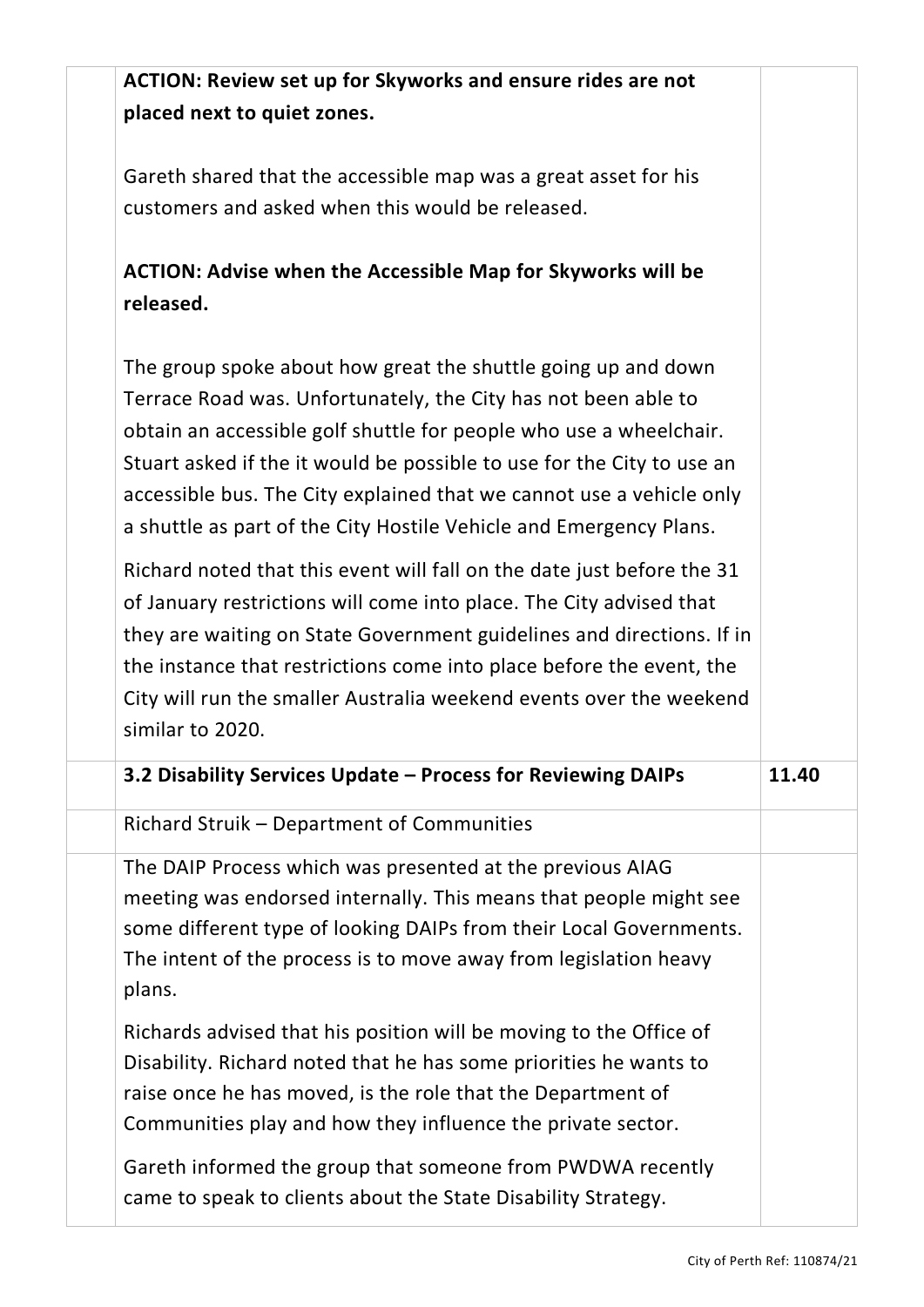| Gareth also advised that RTR Event are looking for members for                                                                                                                                                                                                                                                                                                                                                                                                                                                                                                                                                                                                                                                                            |       |
|-------------------------------------------------------------------------------------------------------------------------------------------------------------------------------------------------------------------------------------------------------------------------------------------------------------------------------------------------------------------------------------------------------------------------------------------------------------------------------------------------------------------------------------------------------------------------------------------------------------------------------------------------------------------------------------------------------------------------------------------|-------|
| their advisory group.                                                                                                                                                                                                                                                                                                                                                                                                                                                                                                                                                                                                                                                                                                                     |       |
| <b>ACTION: Send State Disability Strategy.</b>                                                                                                                                                                                                                                                                                                                                                                                                                                                                                                                                                                                                                                                                                            |       |
| 3.3 City of Perth Library - Access and Inclusion Commitment                                                                                                                                                                                                                                                                                                                                                                                                                                                                                                                                                                                                                                                                               | 11.50 |
| City of Perth Representative                                                                                                                                                                                                                                                                                                                                                                                                                                                                                                                                                                                                                                                                                                              |       |
| A City representative attended the AIAG meeting to provide a<br>snapshot of the City's accessible collection services. The City aims to<br>provide physically accessible collections as well as promote digital<br>inclusion and literacy and to encourage use by the whole<br>community.                                                                                                                                                                                                                                                                                                                                                                                                                                                 |       |
| In the physical collection - The library holds a selection of Large Print<br>and audio books and we receive a small number of new items on a<br>regular basis. While these areas do not have high circulation<br>numbers, they are an important part of the collection. There are<br>also Large Print books available. This is for older people and people<br>with a vision impairment. The City's library provides a home delivery<br>service to people who live within the City of Perth. This service is<br>aimed at people who because of an illness, injury or a disability are<br>unable to visit the library. The City currently deliver to 13<br>individuals, a supported accommodation facility and two aged care<br>facilities. |       |
| The Languages other than English (LOTE) are also available at the<br>Library. The Library has an excellent selection of LOTE resources are<br>also available as eBooks. The e-resource use has grown a lot over<br>the past two years.                                                                                                                                                                                                                                                                                                                                                                                                                                                                                                    |       |
| <b>ESL Circle:</b><br>The Library also runs informal English Language sessions for people<br>wanting to practice their conversational, written and reading<br>skills. The sessions are run on Monday mornings by experienced<br>tutors and involve grammar, vocabulary, reading and<br>comprehension, the students also share personal stories and<br>experiences. The students have various levels of English competency<br>and they enjoy being able to contribute in an encouraging space.<br>The sessions have been well received with attendees from over                                                                                                                                                                            |       |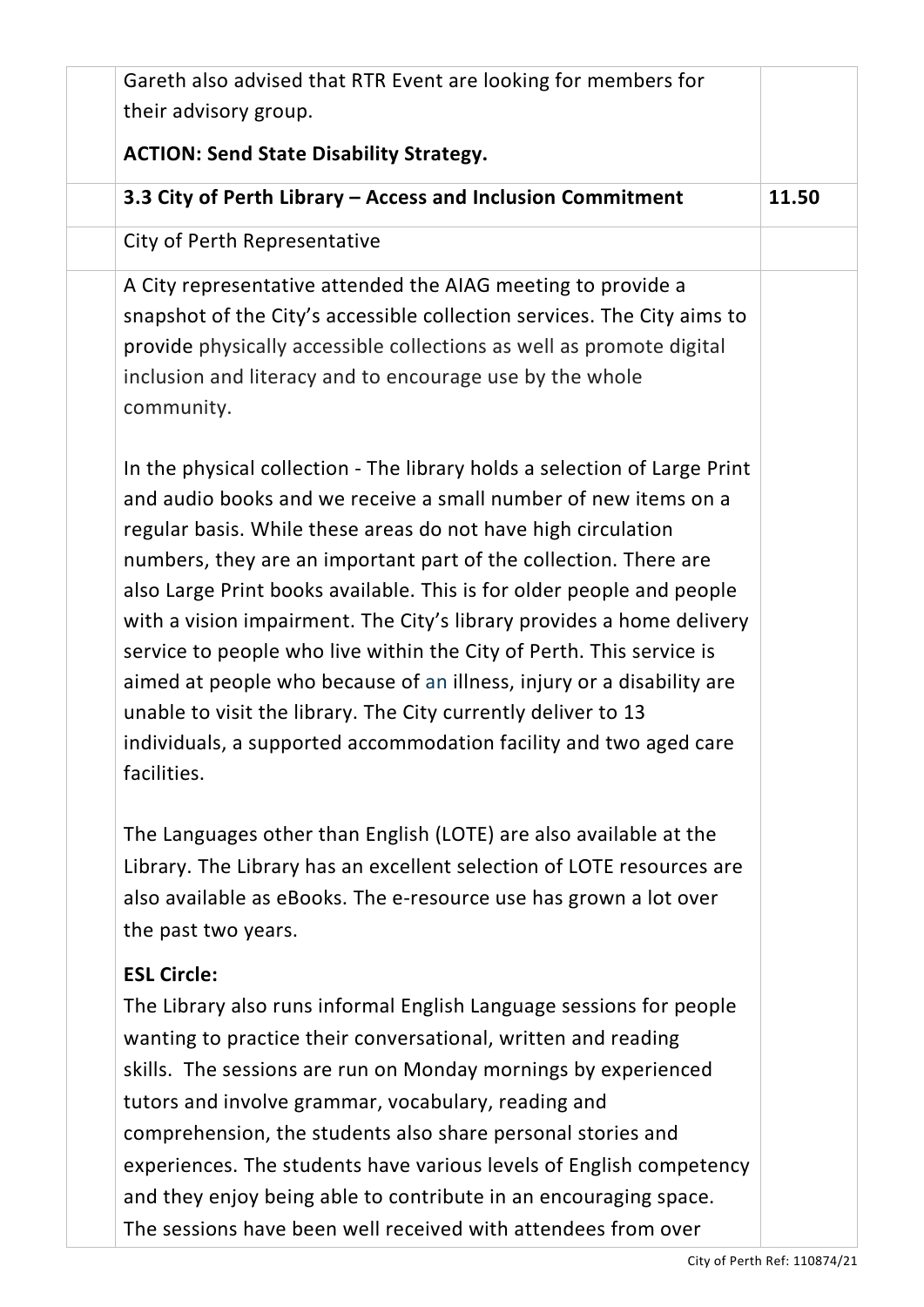eight countries and we have seen friendships form between attendees which is rewarding.

Sessions are held during school term times. This is helps parents or guardians who have school aged children to attend on a consistent basis.

#### **E-resources – extending the reach of the library:**

The Library's e-resources page has recently had an upgrade and is now much more attractive and easier to use. These resources are free to our members and come with tutorials and easy to follow instructions.

They can be accessed remotely by members, and there is no need to visit the library to join. Online memberships are quick and easy to organize and new online members are emailed everything they need to get started.

Audiobooks, eBooks, comics, graphic novels, magazines, newspapers movies and a selection of courses.

#### **English online language learning**

Road to IELTS (Clarity English) [Academic](https://www.clarityenglish.com/library/COP/index.php?pc=72) Module Road to IELTS (Clarity English) General [Training](https://www.clarityenglish.com/library/COP/index.php?pc=73) Module [Transparent](http://library.transparent.com/cityofperth/game/modern/login) Language Online [Transparent](https://my.nicheacademy.com/city-perth-library/course/1240) Language Online tutorial

User devices can adjust font size or sound levels while using eBooks or e-Audiobooks.

For in library use there are adjustable fonts on the OPACs which is a significant assistance for users with a visual impairment, as they may use them in the library and maintain their independence and privacy while conducting their searches.

PCs are available to use free of charge to members and nonmembers. For those without a membership card guest passes are provided.

For library visitors with a hearing impairment, the William Sound IR system is available. The William Sound IR system uses invisible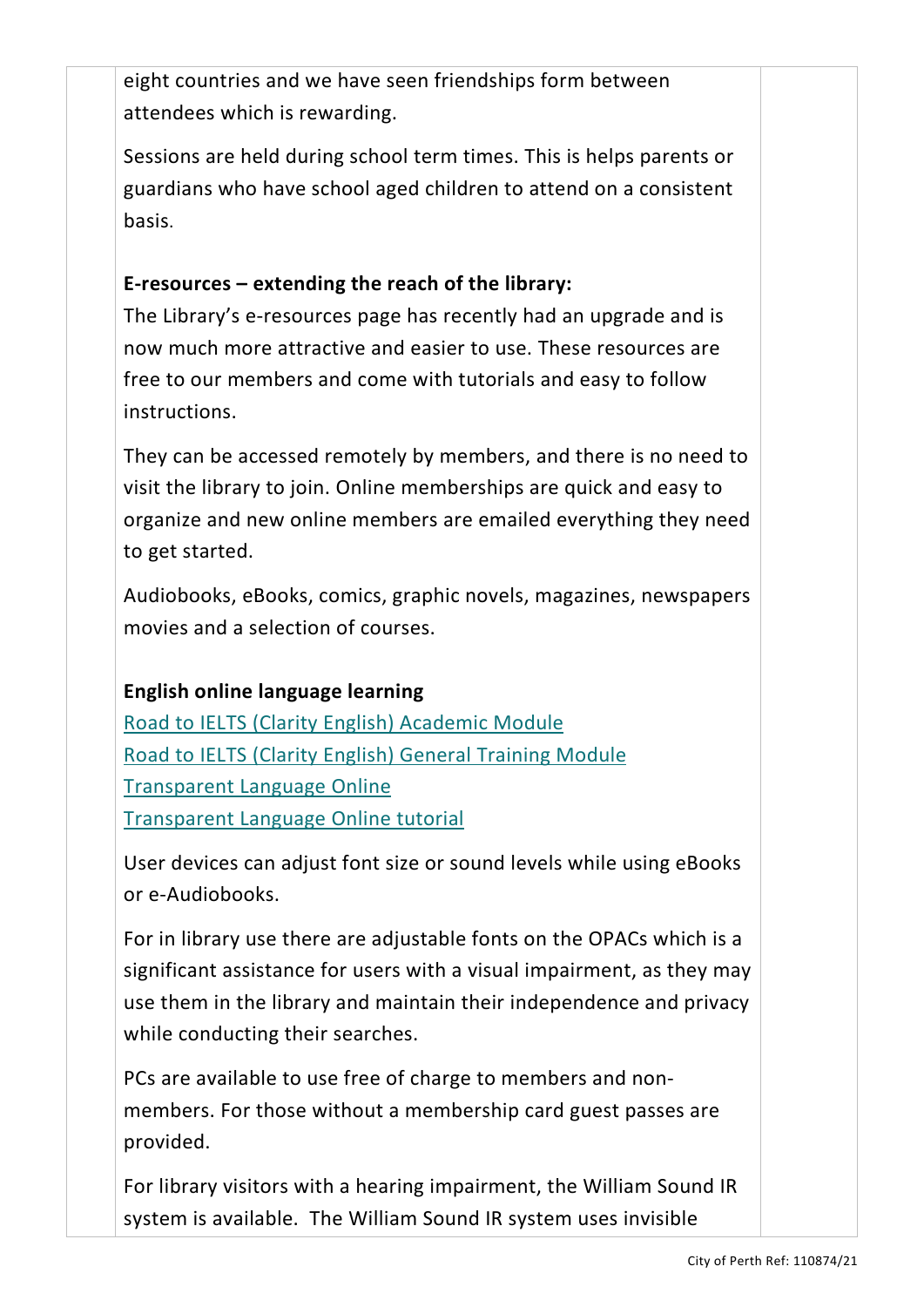infrared light to carry sound to portable receivers, i.e. devices used by the hearing impaired. The hearing device needs to include a T-Switch or Telecoil feature to use this system.

The auditorium, study rooms, meeting rooms and a Level 4 breakout space have the system in place. Being a newer build, the system was included in the interests of inclusivity.

Information in Braille is included on the Williams Sound IR System signs located outside the various areas.

To promote these services the library has a newsletter which patrons can subscribe to and our Facebook page which highlights events, collections, and services.

Some future planning initiatives include:

- Outreach to community groups.
- More workshops in the library.
- Visitor tours.

Overview of accessible collections size and use.

- 854 large Print books in both fiction and non-fiction. With only 153 currently on loan, that's 18% of the collection.
- 474 fiction audio books, 60 are on loan, 13% of the collection.
- 305 adult non-fiction audio books, 11 on loan, 4% of the collection.
- LOTE collection includes Arabic, Chinese, French, Hindi, Punjabi, Gujarati, Tamil, Indonesian, Italian, Japanese, Korean, and Spanish.
- 102 mixed media resources on learning English. More popular are the online English language courses.

David asked if a patron asks for audio CD's, does the Library loan devices. The library advised that they do not. The Library trialed this previously and it did not work out.

David asked if the PC 's have assisted equipment on them.

#### **ACTION: Enquire if PC's have assistive equipment.**

Gareth asked if the Library has height adjustable tables. The City advised that there are adjustable tables in the library.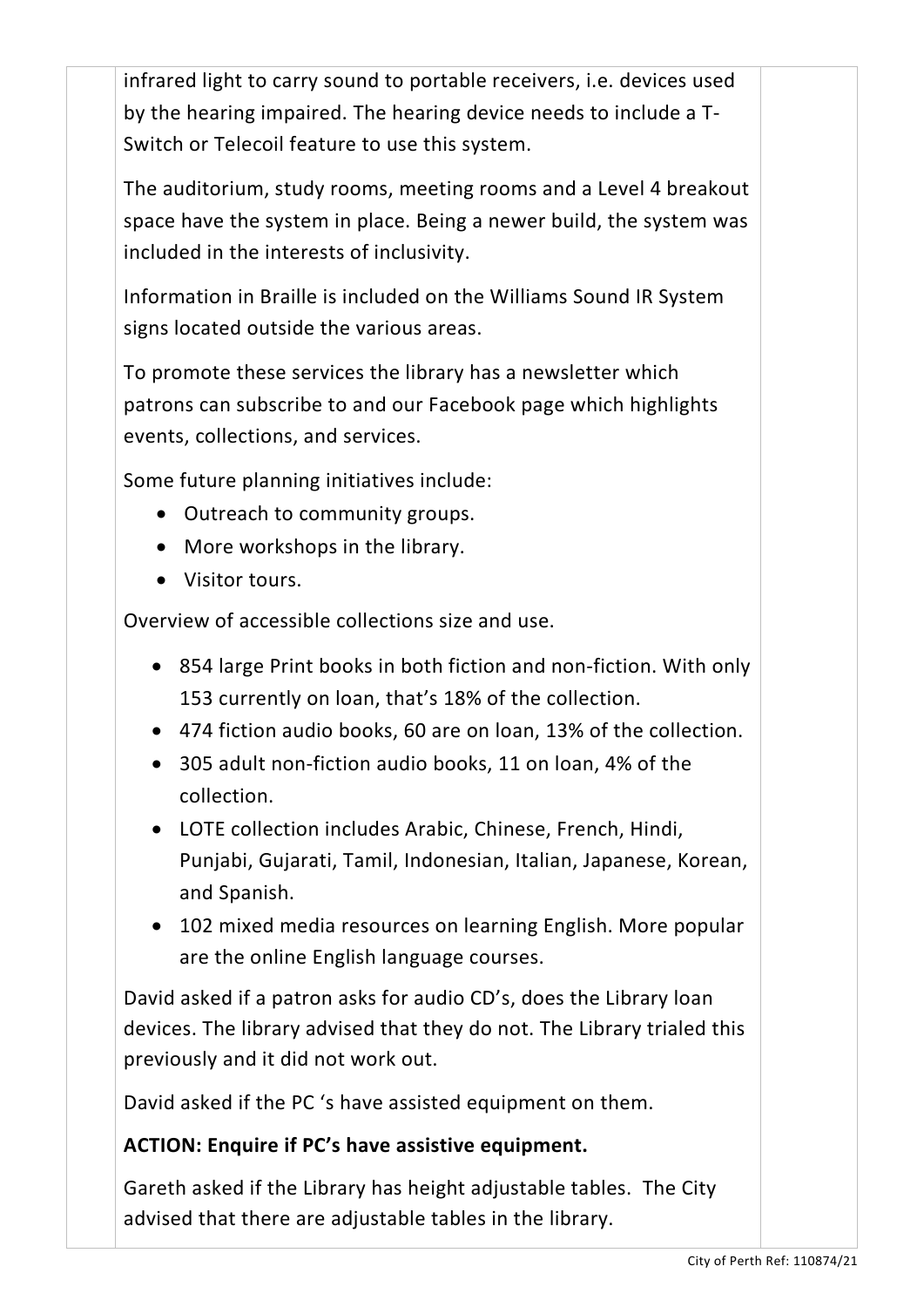|    | <b>ACTION: Email Library brochures</b>                                                                                                                                                                                                                          |       |
|----|-----------------------------------------------------------------------------------------------------------------------------------------------------------------------------------------------------------------------------------------------------------------|-------|
|    | Glennys asked what the usage of the audio books are.                                                                                                                                                                                                            |       |
|    | <b>ACTION: Send details about online audio books.</b>                                                                                                                                                                                                           |       |
|    | Gareth asked if the Library has young people/people with disability<br>doing work experience in the library. The Library advised that they<br>currently don't offer work experience opportunities but would<br>follow up.                                       |       |
|    | <b>ACTION: Follow up regarding work experience opportunities.</b>                                                                                                                                                                                               |       |
|    | Glennys asked if somebody using a gopher can charge their gopher<br>in the Library. The Library advised that they don't promote that.                                                                                                                           |       |
|    | <b>ACTION: Investigate RECHARGE Scheme - and locations for</b><br>charging gophers.                                                                                                                                                                             |       |
|    | Glennys advised Australian Society of Authors would be a good<br>resource to advise on trends. The Library informed the group that<br>they purchase stock from the State Library every 10 weeks and<br>participate in the inter library loan scheme.            |       |
|    |                                                                                                                                                                                                                                                                 |       |
| 4. | Lunch                                                                                                                                                                                                                                                           | 12:00 |
|    |                                                                                                                                                                                                                                                                 |       |
| 5. | <b>Agenda Items for Discussion (continued)</b>                                                                                                                                                                                                                  |       |
|    | 5.1 Access in City Toilets                                                                                                                                                                                                                                      | 12.05 |
|    | City of Perth Representative                                                                                                                                                                                                                                    |       |
|    | A City representative attended the meeting to inform the AIAG of an<br>upcoming project regarding accessibility in City toilets. The City has<br>gone out for RFQ for an access consultant to undertake access<br>audits on City toilets around the Perth City. |       |
|    | The City advised that the City has some newer style accessible<br>toilets and still some old non-accessible toilets.                                                                                                                                            |       |
|    | David asked which consultants have been looking at. The City<br>advised that the RFQ is requesting access consultants.                                                                                                                                          |       |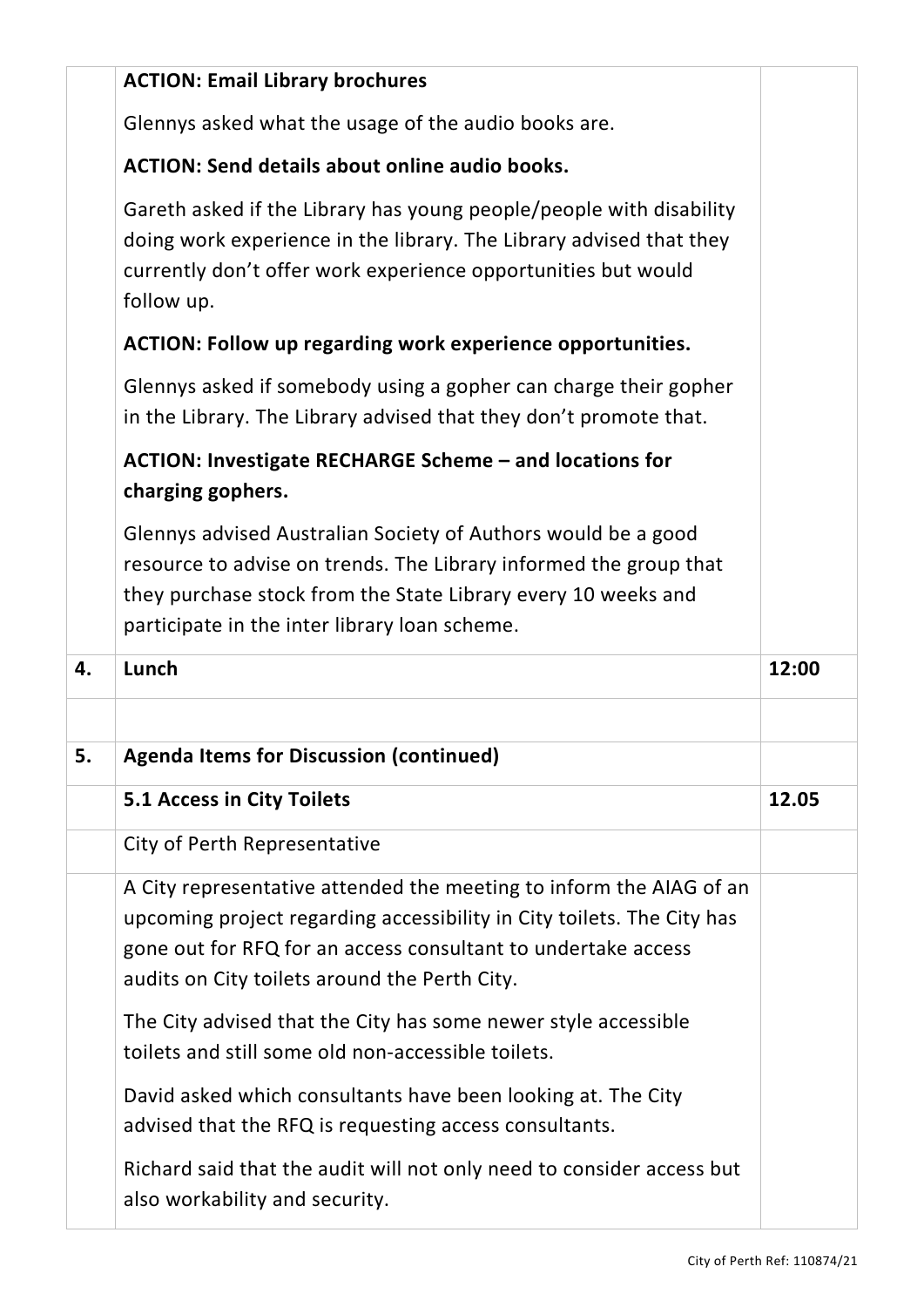| A City representative noted that wherever there is a bank of toilets<br>- there should be an ambulant toilet.<br>Stuart advised this is a great opportunity to identify opportunities<br>for improvements and gaps.<br>5.2 International Day of People with Disability<br>City of Perth Representative<br>The City advised that the original community sports day event that<br>was planned will unfortunately not proceed this year due to a lack of<br>commitment from other organisations. The march in collaboration<br>with the LETR will proceed as planned.<br><b>General Business/ Other updates</b><br>6.1 Community Engagement in the City | 12.25<br>12:35                                                         |
|------------------------------------------------------------------------------------------------------------------------------------------------------------------------------------------------------------------------------------------------------------------------------------------------------------------------------------------------------------------------------------------------------------------------------------------------------------------------------------------------------------------------------------------------------------------------------------------------------------------------------------------------------|------------------------------------------------------------------------|
|                                                                                                                                                                                                                                                                                                                                                                                                                                                                                                                                                                                                                                                      |                                                                        |
|                                                                                                                                                                                                                                                                                                                                                                                                                                                                                                                                                                                                                                                      |                                                                        |
|                                                                                                                                                                                                                                                                                                                                                                                                                                                                                                                                                                                                                                                      |                                                                        |
|                                                                                                                                                                                                                                                                                                                                                                                                                                                                                                                                                                                                                                                      |                                                                        |
|                                                                                                                                                                                                                                                                                                                                                                                                                                                                                                                                                                                                                                                      |                                                                        |
|                                                                                                                                                                                                                                                                                                                                                                                                                                                                                                                                                                                                                                                      |                                                                        |
|                                                                                                                                                                                                                                                                                                                                                                                                                                                                                                                                                                                                                                                      |                                                                        |
|                                                                                                                                                                                                                                                                                                                                                                                                                                                                                                                                                                                                                                                      |                                                                        |
| <b>ACTION: Changing Place audit send with minutes</b>                                                                                                                                                                                                                                                                                                                                                                                                                                                                                                                                                                                                |                                                                        |
| Melissa asked if there an opportunity for the City to make a<br>commitment for a changing place facility within this project. The<br>City advised that they undertook an internal audit of changing place<br>facilities 2/3 years previous to identify prime locations for future<br>changing place facilities to be captured in the City's toilet strategy.                                                                                                                                                                                                                                                                                         |                                                                        |
| ACTION: Host an additional consultation session with the AIAG RE:<br>City's toilet strategy and audit.                                                                                                                                                                                                                                                                                                                                                                                                                                                                                                                                               |                                                                        |
| ACTION: Include mapping of toilets in the consultant scope of<br>works.                                                                                                                                                                                                                                                                                                                                                                                                                                                                                                                                                                              |                                                                        |
| The group recommended that the scope of works also request that<br>the consultant undertake a mapping exercise of City toilets and<br>identify gaps similar to the one along Adelaide Terrace.                                                                                                                                                                                                                                                                                                                                                                                                                                                       |                                                                        |
| Glenny made note that there are no public toilets along Adelaide<br>Terrace.                                                                                                                                                                                                                                                                                                                                                                                                                                                                                                                                                                         |                                                                        |
| Glenny advised that the exeloos are great.                                                                                                                                                                                                                                                                                                                                                                                                                                                                                                                                                                                                           |                                                                        |
| asset but leads barrier to access. The scope of works should request<br>the consultant to advise best practice to ensure security and<br>accessible.                                                                                                                                                                                                                                                                                                                                                                                                                                                                                                 |                                                                        |
|                                                                                                                                                                                                                                                                                                                                                                                                                                                                                                                                                                                                                                                      | Richard advising against a key system. It's a choice of protecting the |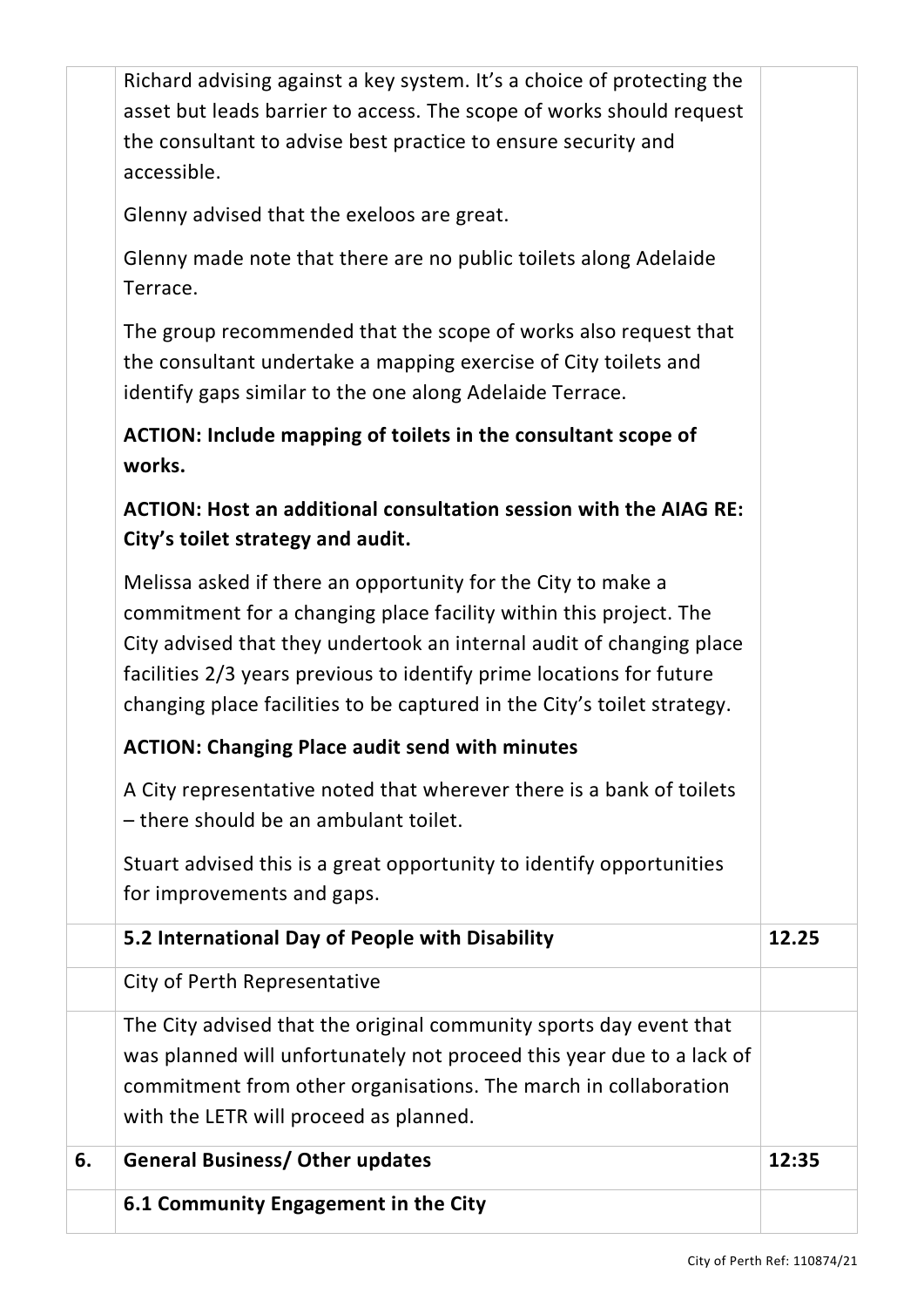| A City representative attended the AIAG to provide an update on                                                                                                                                                                                                                                                                                                                     |  |
|-------------------------------------------------------------------------------------------------------------------------------------------------------------------------------------------------------------------------------------------------------------------------------------------------------------------------------------------------------------------------------------|--|
| current community engagement opportunities, these include:                                                                                                                                                                                                                                                                                                                          |  |
| • Local Planning Strategy – feedback on the draft plan in mid-<br>January (Engage Perth survey and some community<br>information drop-in sessions). AIAG will be approached<br>directly for feedback.<br>• Open Space Framework - consultation methodology currently<br>being developed - mid January consultation likely<br>• Rolling construction updates continue the Roe Street |  |
| Enhancement project on Engage Perth (Nov - Dec look ahead)                                                                                                                                                                                                                                                                                                                          |  |
| Visit https://engage.perth.wa.gov.au for information updates on<br>projects currently underway at the City.                                                                                                                                                                                                                                                                         |  |
| Gareth asked if there was any follow up from the Wellington Square<br>walkthrough the AIAG undertook recently.                                                                                                                                                                                                                                                                      |  |
| <b>ACTION: Wellington Square CEO Briefing Note.</b>                                                                                                                                                                                                                                                                                                                                 |  |
| DAIP 2021 - 2025                                                                                                                                                                                                                                                                                                                                                                    |  |
| The City advised that they will be undertaking the first progress<br>reporting on DAIP actions in December 2021. The AIAG will be<br>informed of the progress report outcomes.                                                                                                                                                                                                      |  |
| <b>Future Meetings</b>                                                                                                                                                                                                                                                                                                                                                              |  |
| The City asked the AIAG members about future meetings and what<br>they would like to cover in future meetings. The group advised that<br>they are very happy with the current format. The City thanks the<br>members for their contribution.                                                                                                                                        |  |
| Melissa asked if the group could have a member of the LGBTQIA+<br>group/community sit on the AIAG.                                                                                                                                                                                                                                                                                  |  |
| <b>ACTION: Enquire with the LGBTQIA+ member</b>                                                                                                                                                                                                                                                                                                                                     |  |
| The group conversed and agreed that it would be great if future<br>recruitment of members consider people from diverse backgrounds.                                                                                                                                                                                                                                                 |  |
| <b>End of Year Recognition Function</b>                                                                                                                                                                                                                                                                                                                                             |  |
| The City advised that there will be an end of year function for all<br>advisory groups on the 2 December 2021. All members have been<br>sent an official invitation.                                                                                                                                                                                                                |  |